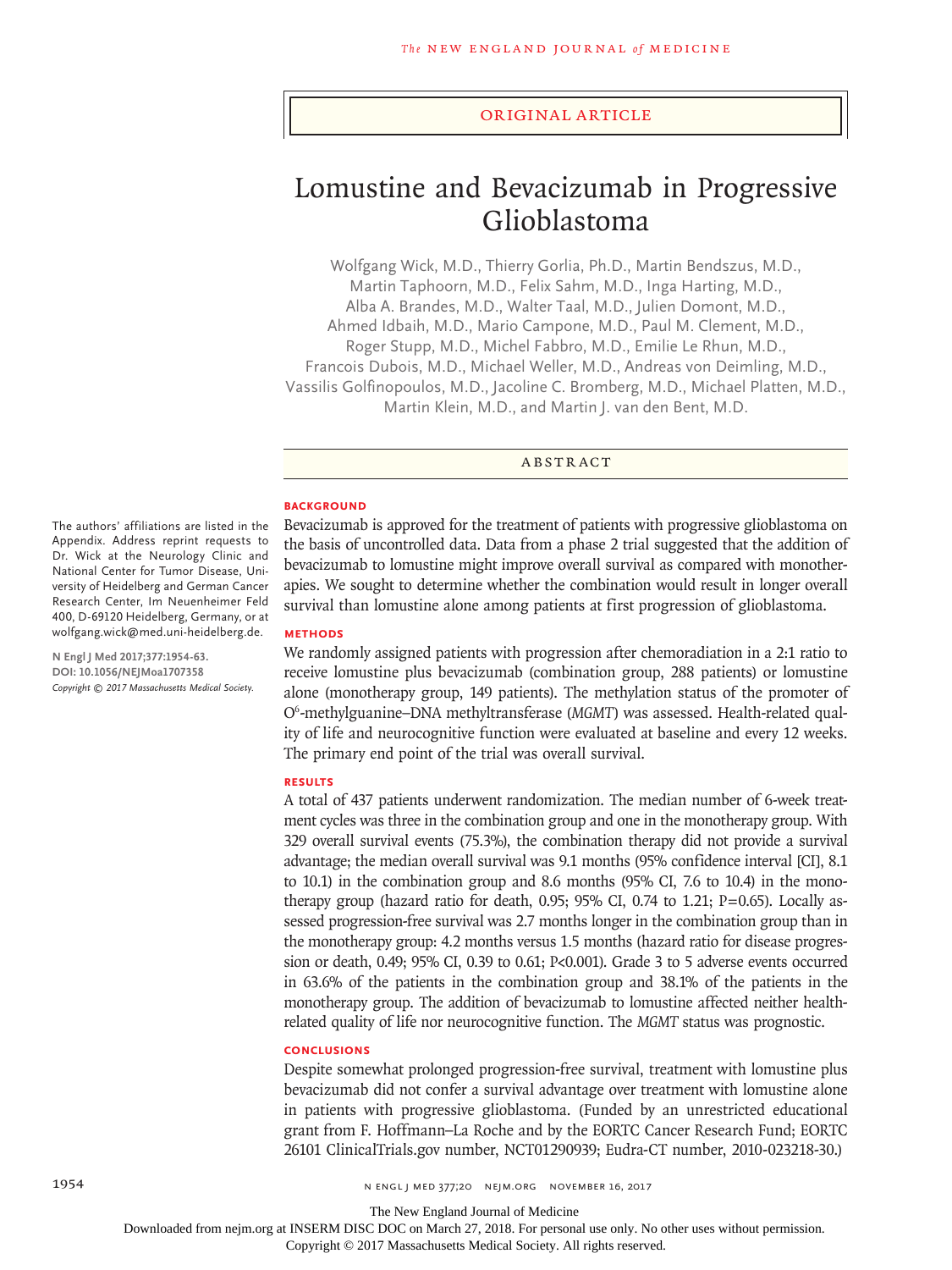O STANDARD OF CARE HAS BEEN ESTAB-<br>lished for patients with progressive glio-<br>blastoma. Previous studies suggested that<br>hevacizumab. a monoclonal antibody that targets lished for patients with progressive glioblastoma. Previous studies suggested that bevacizumab, a monoclonal antibody that targets vascular endothelial growth factor, is safe and produces responses<sup>1</sup> that result in a decreased use of glucocorticoids and increased progression-free survival. The BRAIN trial, $1$  supported by a singlegroup study,<sup>2</sup> led to accelerated approval in the United States, followed by a multitude of uncontrolled series and molecular<sup>3</sup> and imaging<sup>4,5</sup> biomarker research. Controlled data are lacking except for those of the BELOB trial,<sup>6</sup> which support the use of bevacizumab in combination with lomustine; data from an Italian phase 2 study showed the efficacy of bevacizumab to be inferior to that of fotemustine when used singly.7 Randomized trials involving patients with newly diagnosed glioblastoma showed no overall survival benefit from bevacizumab alone.<sup>8-10</sup>

In the BELOB trial, the rate of overall survival at 9 and 12 months was higher with the combination of bevacizumab and lomustine than with either agent alone. Because bevacizumab was not accessible in the Netherlands, crossover to bevacizumab in the control group was restricted (one patient).6 The EORTC (European Organization for Research and Treatment of Cancer) 26101 phase 2 trial was a four-group trial to evaluate the most effective sequence of bevacizumab and lomustine treatment. It was nearing completion when the first internal report of the BELOB trial was released. No end point of the phase 2 EORTC 26101 trial had been evaluated before the expansion to a phase 3 trial.<sup>11</sup>

After the ongoing phase 2 trial was modified into a phase 3 trial, patients were enrolled in a group receiving either bevacizumab and lomustine in combination or lomustine as a single agent. Here, we report the final data on safety and efficacy in the phase 3 trial.

#### Methods

# **Trial Design**

This randomized phase 3 trial compared patients with glioblastoma who received lomustine alone (monotherapy group) with those who received a combination of lomustine and bevacizumab (combination group) at first progression of glioblastoma after standard chemoradiotherapy.12 The EORTC used four stratification criteria to centrally randomly assign patients who had entered

the trial<sup>13,14</sup> (see the Methods section in the Supplementary Appendix, available with the full text of this article at NEJM.org). The primary end point was overall survival, defined as the time from randomization to death. Secondary end points included progression-free survival, landmark analyses for progression-free and overall survival, toxic effects according to version 4.0 of the Common Terminology Criteria for Adverse Events, response rates according to the Response Assessment in Neuro-Oncology (RANO) criteria<sup>15</sup> (see the Methods section in the Supplementary Appendix), neurologic deterioration–free survival (defined as the time from randomization to documentation of neurologic deterioration or death), clinical or neurologic deterioration–free survival, glucocorticoid use, health-related quality of life of both patients and health care proxies, the development of symptoms of neurocognitive deterioration, and assessments of predictive factors.

# **Eligibility**

Patients were accepted into the trial after histologic confirmation of glioblastoma with unequivocal first progression after chemoradiotherapy at least 3 months after the end of radiotherapy. Tumor tissue was required for central review and translational research. Patients were excluded if they had undergone antiangiogenic treatment. Radiotherapy at a dose of no more than 65 Gy with stereotactic radiosurgery or brachytherapy was allowed if recurrence was histologically proven. Only non–enzyme-inducing antiepileptic drugs were allowed (for further eligibility criteria, see the Methods section in the Supplementary Appendix).

# **Treatment**

Patients in the monotherapy group received lomustine at a dose of 110 mg per square meter of body-surface area every 6 weeks (maximum dose, 200 mg). Patients in the combination group received lomustine at a dose of 90 mg per square meter every 6 weeks (maximum dose, 160 mg) plus bevacizumab at a dose of 10 mg per kilogram of body weight every 2 weeks. In both groups, the trial regimen was followed by the investigator's choice of treatment at further progression. In the combination group, if there were no hematologic toxic effects of a grade of more than 1 during the first cycle, the dose of lomustine was increased to 110 mg per square meter (maximum dose, 200 mg) for the second

n engl j med 377;20 nejm.org November 16, 2017 1955

The New England Journal of Medicine

Downloaded from nejm.org at INSERM DISC DOC on March 27, 2018. For personal use only. No other uses without permission.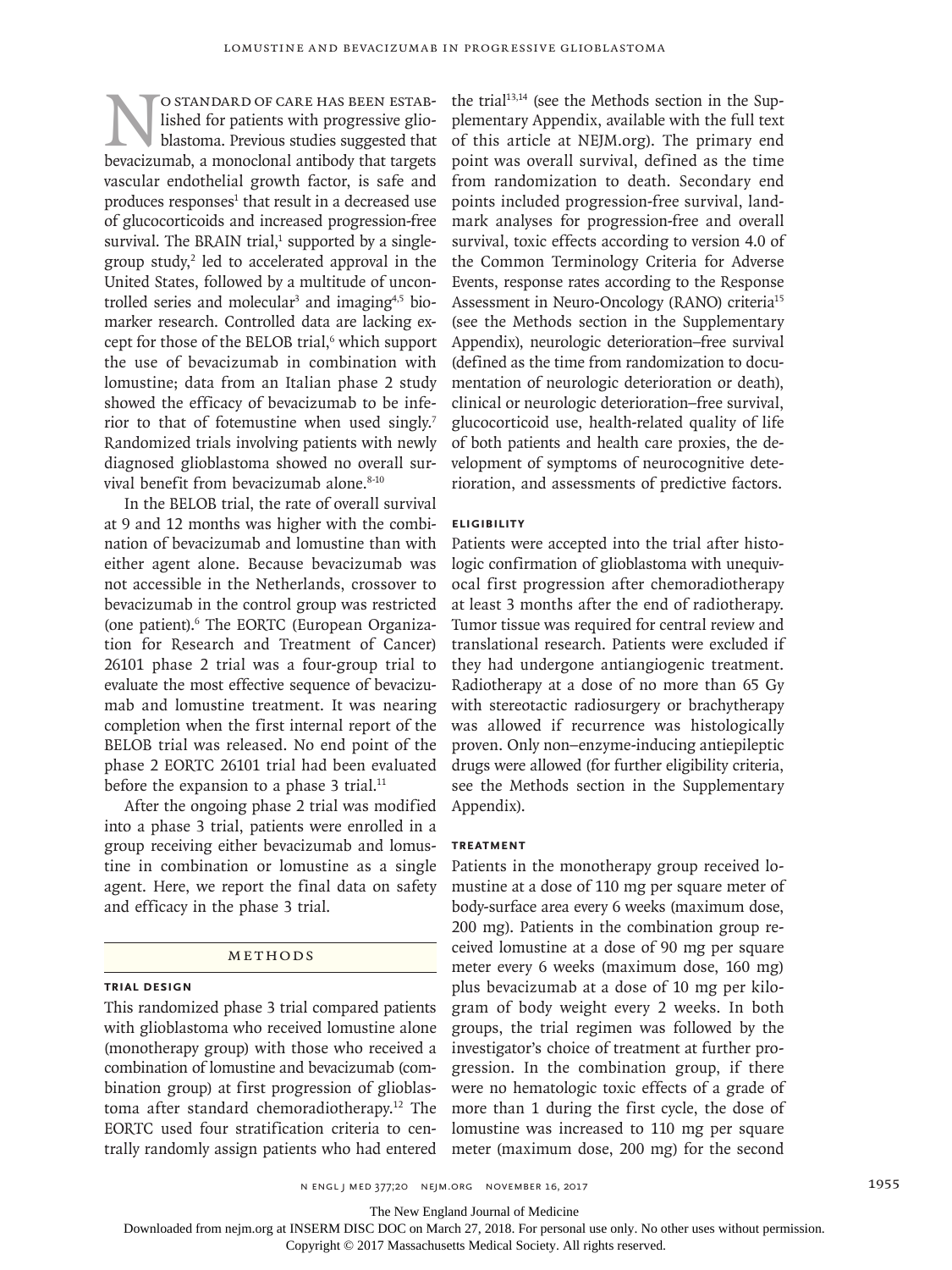cycle. In each cycle, which was defined as 6 weeks for each group, day 1 was the first day of medication.

# **Baseline Examinations and Follow-up**

The baseline evaluation included magnetic resonance imaging (MRI), questionnaires on healthrelated quality of life, neurocognitive testing, full clinical and neurologic evaluations, electrocardiography, complete blood count, blood chemical analyses, and urinalysis. All patients were evaluated for vital signs, adverse events, blood counts, and urine dipstick results every 2 weeks. Between weeks 6 and 24, weekly full clinical and neurologic workup, blood examinations, and MRI were performed; questionnaires on health-related quality of life and neurocognitive testing were performed every 3 months. After week 24, examinations were carried out at 3-month intervals.

Images were assessed according to RANO criteria,15 with additional quantification of changes on fluid-attenuated inversion recovery (FLAIR) images or  $T_2$ -weighted images.<sup>16</sup> All the assessments and interpretations of disease status were performed locally but with continuous central quality control and independent central assessment (see the Methods section in the Supplementary Appendix).

#### **Pathological Review and Molecular Testing**

Pathological reviews and molecular testing were performed centrally with the use of archival tissue from the primary surgery. Isocitrate dehydrogenase (*IDH*) mutations were assessed on the basis of the glioma CpG island methylator phenotype,<sup>17</sup> and O<sup>6</sup>-methylguanine–DNA methyltransferase (*MGMT*) promoter methylation was assessed with the use of Illumina 450k methylation arrays based on the MGMT-STP27 model<sup>18</sup> (see the Methods section in the Supplementary Appendix).

# **Questionnaires on Health-Related Quality of Life**

The EORTC Quality of Life Questionnaire–Core 30 (QLQ-C30) and EORTC brain-cancer module (BN20) are well-established tools that have been validated and translated into all eight languages of patients involved in this trial.<sup>19</sup> Items from both measurements were scaled, scored<sup>20</sup> (whereby responses were aggregated and transformed have 80% power to detect a hazard ratio of 0.72

to a linear scale that ranged from 0 to 100, in which a higher score represented a higher level of functioning [function scales] or a higher level of symptoms [symptom scales]), and evaluated.<sup>21</sup> If at least half the items in the scale were completed, the scale score was calculated with only those items for which values existed. Preselected scales for analysis were global health status, physical functioning, social functioning, motor dysfunction, and communication deficit. Scores for health-related quality of life during the last assessment after baseline until week 36 were calculated and compared between treatment groups, as well as mean changes from baseline until weeks 12, 24, and 36. A difference of at least 10 points between treatment groups was considered to be clinically relevant. More details are provided in the Methods section in the Supplementary Appendix.

# **Assessment of Neurocognitive Functioning**

Neurocognitive functioning was assessed with standardized psychometric instruments: the Hopkins Verbal Learning Test–Revised,<sup>22</sup> Trail Making Test (A and B), $^{23}$  and Controlled Oral Word Association.<sup>24</sup> Neurocognitive assessments were performed in a fixed order with the use of alternative forms to control for test–retest effects at baseline and every 12 weeks (see the Methods section in the Supplementary Appendix).

#### **Trial Oversight**

Staff at the EORTC and the first author reviewed all the data. The EORTC was the trial sponsor and vouches for the integrity, accuracy, and completeness of the data. All the analyses were done by the investigators and EORTC staff, who vouch for the adherence of the trial to the protocol (available at NEJM.org). The first draft of the manuscript was written by the first author. No one who is not an author contributed to the writing of the manuscript. F. Hoffmann–La Roche supported EORTC 26101 through an educational grant and provided bevacizumab free of charge but had no role in analyzing the data or writing the manuscript.

# **Statistical Analysis**

We calculated that at least 327 overall survival events (deaths) would be required for the trial to

The New England Journal of Medicine

Downloaded from nejm.org at INSERM DISC DOC on March 27, 2018. For personal use only. No other uses without permission.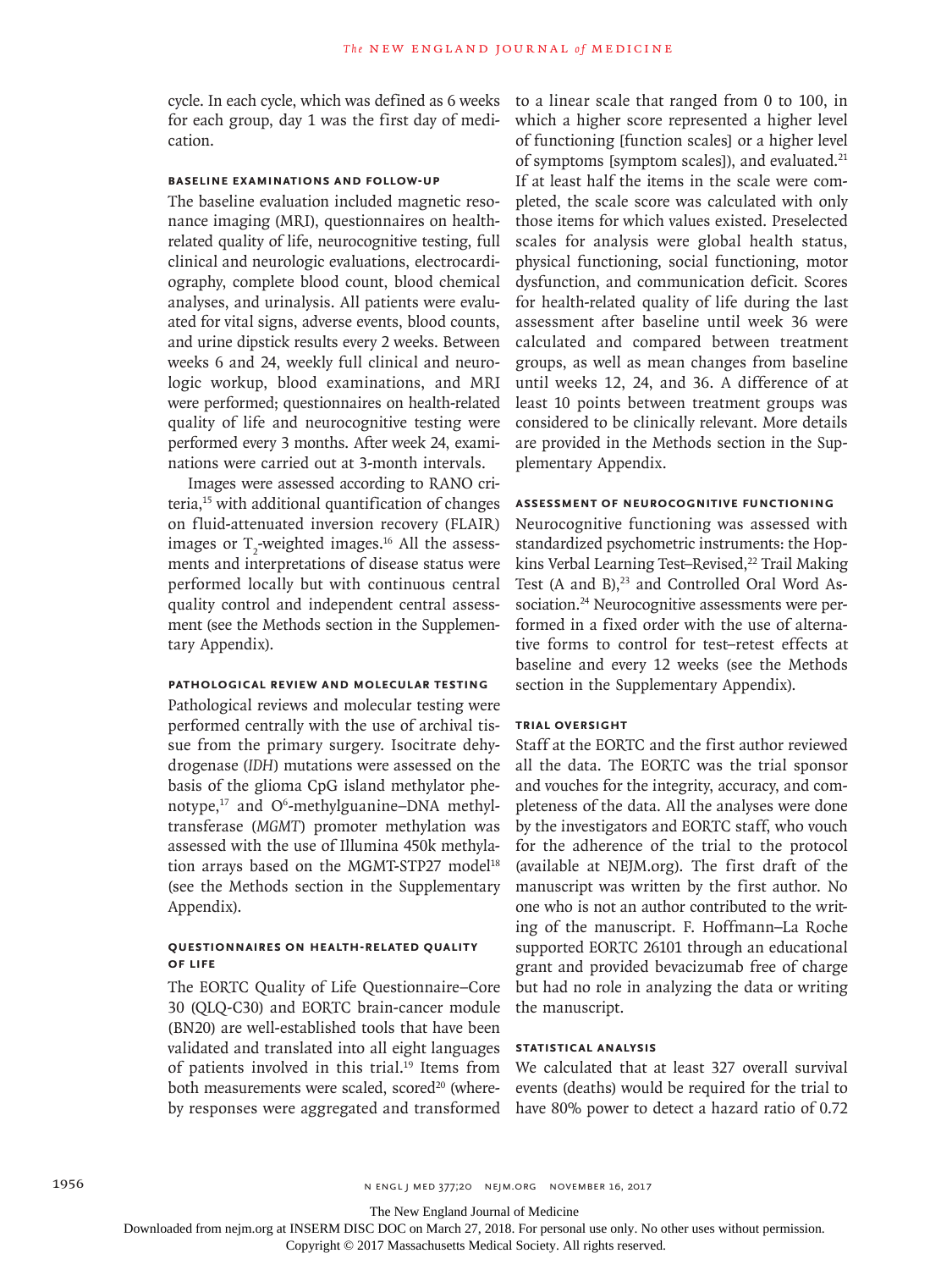(rate of overall survival at 9 months of 51.7% in the combination group and 40% in the monotherapy group), on the basis of a one-sided logrank test at a significance level of 2.5%. The accrual assumptions for the two groups in the phase 3 trial are summarized in the Methods section in the Supplementary Appendix. Overall and progression-free survival curves were estimated with the use of the Kaplan–Meier technique. Analyses were conducted on an intention-to-treat basis. Differences in overall and progression-free survival between the two groups were formally compared with the use of a stratified one-sided log-rank test at a 2.5% significance level. The stratification factors are those used at randomization (except institution) and a variable indicating whether the patient was recruited in the phase 2 or 3 portion. Analyses used the stratification according to the EORTC online randomization system. The treatment effect was estimated as a hazard ratio (with a two-sided 95% confidence interval) with the use of a stratified Cox proportional-hazards model (same stratification factors). Assessments of predictive factors are detailed in the Methods section in the Supplementary Appendix.

#### **RESULTS**

#### **Patients**

A total of 437 patients underwent randomization; 149 (38 in the phase 2 part and 111 in the phase 3 part of the trial) received lomustine alone and 288 (77 and 211, respectively) received lomustine plus bevacizumab over a period of 37 months from November 2011 through December 2014 at 38 institutions in eight countries. Patient characteristics were well balanced between the two groups (Table 1, and Table S1 in the Supplementary Appendix). Molecular information was available for 367 of 437 patients (84.0%), and a central neuroradiologic review was performed in 418 of 437 patients (95.7%) (Fig. 1).

# **Treatment Delivery and Adverse Events**

Randomized treatment was started for 98.7% of the patients in the monotherapy group and 98.3% in the combination group (Fig. 1). Patients in the monotherapy group received a median of 1 cycle of lomustine (range, 1 to 8), and patients in the combination group received a median of 3 cycles

of lomustine (range, 1 to 8) and 3 cycles of bevacizumab (range, 1 to 16). The main reason for discontinuing treatment was disease progression, in 120 of 144 patients (83.3%) in the lomustine group, 186 of 264 patients (70.5%) for lomustine in the combination group, and 208 of 264 patients (78.8%) for bevacizumab in the combination group. The discrepancy between stopping bevacizumab and stopping lomustine in the combination group was a result of treatment scheduling or toxic effects (15 of 144 patients [10.4%] in the monotherapy group, 53 of 264 [20.1%] for lomustine in the combination group, and 38 of 264 [14.4%] for bevacizumab in the combination group).

Grade 3 to 5 adverse events occurred in 38.1% of the patients in the monotherapy group and in 63.6% of the patients in the combination group. Adverse events of grade 3 to 5 of special interest were pulmonary embolism, arterial hypertension, and hematologic toxic effects. One patient in the monotherapy group died from a lung infection that was unrelated to the tumor. In the combination group, five deaths were noted (two from myocardial infarction and one each from largeintestine perforation, sepsis, and intracranial hemorrhage) (Table 2).

### **Efficacy End Points**

With 329 overall survival events (75.3%), the combination treatment did not provide a survival advantage. The median overall survival was 8.6 months (95% confidence interval [CI], 7.6 to 10.4) in the monotherapy group and 9.1 months (95% CI, 8.1 to 10.1) in the combination group according to local assessments (hazard ratio for death in the combination group, 0.95; 95% CI, 0.74 to 1.21;  $P=0.65$ ) (Fig. 2A). The median progression-free survival was 1.5 months (95% CI, 1.5 to 2.5) in the monotherapy group and 4.2 months (95% CI, 3.7 to 4.3) in the combination group according to local assessments (hazard ratio for disease progression or death in the combination group, 0.49; 95% CI, 0.39 to 0.61; P<0.001) (Fig. 2B). Landmark survival at 9 and 12 months is shown in Figure 2A.

No subgroup showed particular benefits from bevacizumab; male patients derived the least benefit. No factor predicted benefit (Table S2A in the Supplementary Appendix). A total of 397 of 430 patients (92.3%) had measurable disease,

n engl j med 377;20 nejm.org November 16, 2017 1957

The New England Journal of Medicine

Downloaded from nejm.org at INSERM DISC DOC on March 27, 2018. For personal use only. No other uses without permission.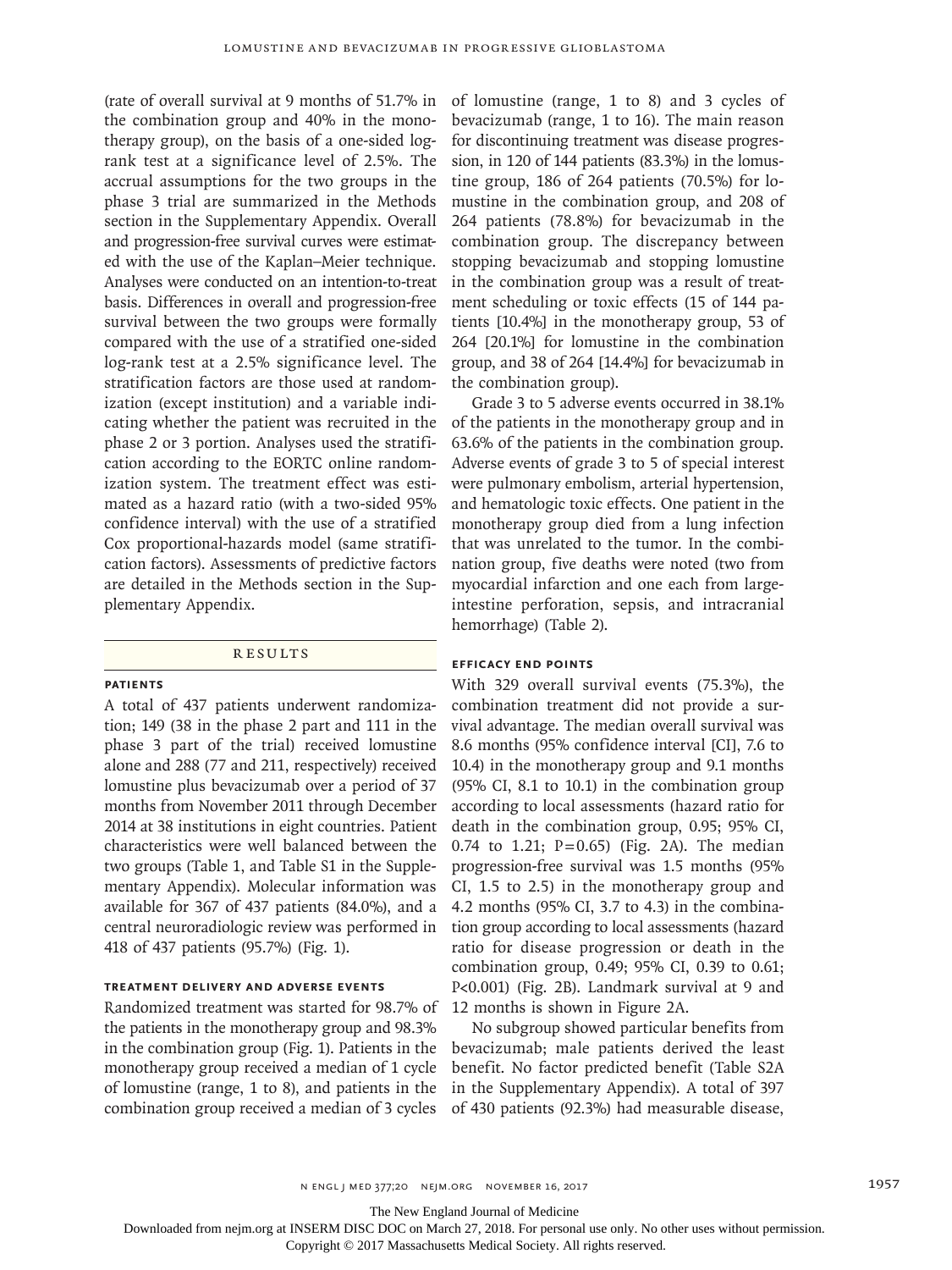| Table 1. Baseline Characteristics of the Patients.*                                                                                                               |                                   |                                              |                      |  |  |
|-------------------------------------------------------------------------------------------------------------------------------------------------------------------|-----------------------------------|----------------------------------------------|----------------------|--|--|
| Characteristic                                                                                                                                                    | Lomustine<br>Alone<br>$(N = 149)$ | Lomustine plus<br>Bevacizumab<br>$(N = 288)$ | Total<br>$(N = 437)$ |  |  |
| Sex - no. (%)                                                                                                                                                     |                                   |                                              |                      |  |  |
| Male                                                                                                                                                              | 91(61.1)                          | 174 (60.4)                                   | 265 (60.6)           |  |  |
| Female                                                                                                                                                            | 58 (38.9)                         | 114 (39.6)                                   | 172 (39.4)           |  |  |
| $Age - yr$                                                                                                                                                        |                                   |                                              |                      |  |  |
| Median                                                                                                                                                            | 59.8                              | 57.1                                         | 57.7                 |  |  |
| Range                                                                                                                                                             | $21.2 - 79.2$                     | $23.1 - 82.3$                                | $21.2 - 82.3$        |  |  |
| WHO performance status - no. (%) †*                                                                                                                               |                                   |                                              |                      |  |  |
| $\mathbf{0}$                                                                                                                                                      | 49 (32.9)                         | 100(34.7)                                    | 149 (34.1)           |  |  |
| 1                                                                                                                                                                 | 81(54.4)                          | 160 (55.6)                                   | 241(55.1)            |  |  |
| $\overline{2}$                                                                                                                                                    | 19 (12.8)                         | 28 (9.7)                                     | 47 (10.8)            |  |  |
| Use of glucocorticoids - no. (%) :                                                                                                                                |                                   |                                              |                      |  |  |
| No                                                                                                                                                                | 78 (52.3)                         | 144 (50.0)                                   | 222 (50.8)           |  |  |
| Yes <sub>l</sub>                                                                                                                                                  | 71(47.7)                          | 144 (50.0)                                   | 215(49.2)            |  |  |
| MGMT status - no. (%)                                                                                                                                             |                                   |                                              |                      |  |  |
| Methylated                                                                                                                                                        | 37(24.8)                          | 67(23.3)                                     | 104(23.8)            |  |  |
| Unmethylated                                                                                                                                                      | 38 (25.5)                         | 87 (30.2)                                    | 125 (28.6)           |  |  |
| Undetermined                                                                                                                                                      | 13(8.7)                           | 23(8.0)                                      | 36(8.2)              |  |  |
| Missing data                                                                                                                                                      | 61 (40.9)                         | 111 (38.5)                                   | 172 (39.4)           |  |  |
| $GCIMP$ status — no. $(\%)$                                                                                                                                       |                                   |                                              |                      |  |  |
| Positive                                                                                                                                                          | 4(2.7)                            | 12(4.2)                                      | 16(3.7)              |  |  |
| Negative                                                                                                                                                          | 145 (97.3)                        | 276 (95.8)                                   | 421 (96.3)           |  |  |
| Time between first progressive disease and treatment                                                                                                              |                                   |                                              |                      |  |  |
| No. of patients analyzed                                                                                                                                          | 147                               | 283                                          | 430                  |  |  |
| Median - days                                                                                                                                                     | 23.1                              | 27.1                                         | 26.1                 |  |  |
| Range - days                                                                                                                                                      | $1.1 - 231.1$                     | $1.1 - 219.1$                                | $1.1 - 231.1$        |  |  |
| Histologic confirmation of glioblastoma with unequivocal first<br>progression after chemoradiotherapy at least 3 mo after<br>the end of radiotherapy — no. $(\%)$ |                                   |                                              |                      |  |  |
| No                                                                                                                                                                | $\mathbf 0$                       | 2(0.7)                                       | 2(0.5)               |  |  |
| Yes                                                                                                                                                               | 149 (100)                         | 286 (99.3)                                   | 435 (99.5)           |  |  |

\* GCIMP denotes glioma CpG island methylator phenotype, and *MGMT* O6-methylguanine–DNA methyltransferase. Percentages may not total 100 because of rounding.

† The World Health Organization (WHO) performance status is scored on a scale of 0 to 5, with 0 indicating full activity, 1 unable to carry out heavy physical work, and 2 up and about more than half the day but unable to work.

‡ Data were gathered with the use of the European Organization for Research and Treatment of Cancer online randomization system.

§ These patients received a stable or decreasing dose for 7 days before magnetic resonance imaging at baseline.

including 137 of 147 (93.2%) in the monotherapy (41.5%; 95% CI, 35.5 to 47.8) in the combination group and 260 of 283 (91.9%) in the combina-group. One patient in the monotherapy group tion group. An objective response was noted in and 5 patients in the combination group had 19 of 137 patients (13.9%; 95% CI, 8.6 to 20.8) complete responses. in the monotherapy group and 108 of 260

Central review determined that the median

1958 1958 n engl j med 377;20 nejm.org November 16, 2017

The New England Journal of Medicine

Downloaded from nejm.org at INSERM DISC DOC on March 27, 2018. For personal use only. No other uses without permission.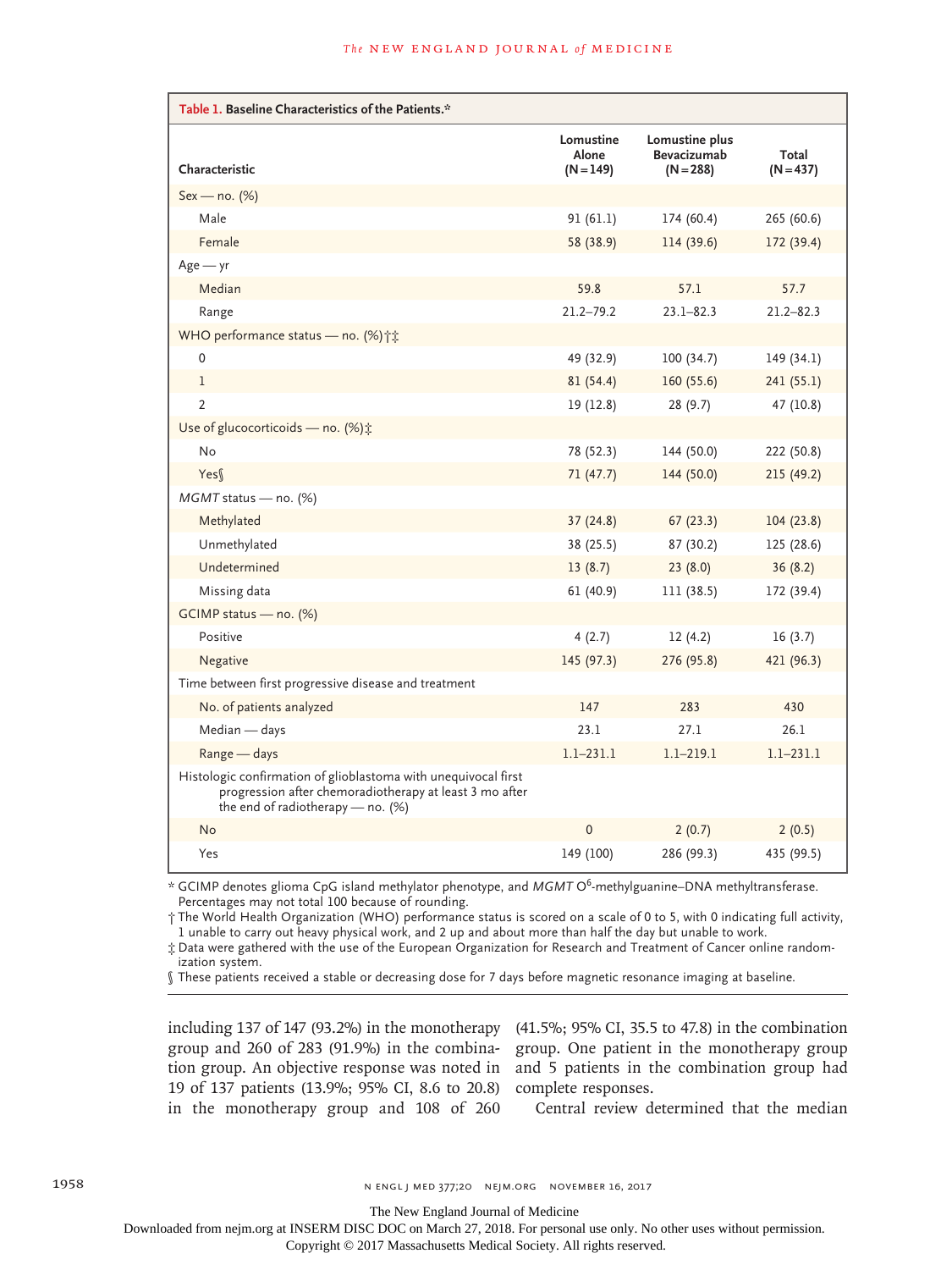progression-free survival was 1.5 months (95% CI, 1.5 to 1.6) in the monotherapy group and 3.8 months (95% CI, 3.0 to 4.2) in the combination group (hazard ratio for disease progression or death in the combination group, 0.59; 95% CI, 0.48 to 0.74; P<0.001). Central and local neuroradiologic review had a concordance of 48%; the central review called progression before the local assessment in 28.4% of the patients and after the local assessment in 17.8% of the patients (Table S3 in the Supplementary Appendix).

Glucocorticoid use was equally distributed between the two groups and almost evenly split between use and no use (Table 1). Of the 222 patients (78 in the monotherapy group and 144 in the combination group) who did not receive glucocorticoids at baseline, 86 patients (30 [38.5%] and 56 [38.9%] in the respective groups) began to receive them during treatment. No significant difference in the time before starting glucocorticoids was observed between the combination group (median, 8.3 months; 95% CI, 6.8 to not reached) and the monotherapy group (median, 8.6 months; 95% CI, 4.5 to 12.7) (P=0.33).

After disease progression occurred while they were receiving the trial treatment, 65.9% of the patients in the monotherapy group and 53.0% of the patients in the combination group received further therapy (401 patients had a progression event, of whom 368 had follow-up information), including crossovers to off-label use of bevacizumab in 35.5% of the monotherapy group and 18.7% of the combination group (Table 3).

# **Health-Related Quality of Life**

Data on health-related quality of life at baseline were available for 92.0% of the patients (402 of 437), with a decrease to 66.3% at week 36, limiting further analysis. There were no significant differences between the treatment groups until week 36, when adherence favored the combination group (71.2%, vs. 50.0% in the monotherapy group). No significant between-group differences were observed for preselected scales, apart from a lower score for social functioning in the combination group than in the monotherapy group (mean, 66 vs. 81;  $P = 0.001$ ) (Table S4 in the Supplementary Appendix); the difference was considered to be clinically relevant. The baseline score for social functioning was 66 in the monotherapy group and 71 in the combina-



**Figure 1. Randomization, Follow-up, and Analyses.**

| Table 2. Adverse Events.                   |                                   |                                                     |
|--------------------------------------------|-----------------------------------|-----------------------------------------------------|
| Event                                      | Lomustine<br>Alone<br>$(N = 147)$ | Lomustine plus<br><b>Bevacizumab</b><br>$(N = 283)$ |
|                                            | number (percent)                  |                                                     |
| Any adverse event                          | 139 (94.6)                        | 278 (98.2)                                          |
| Treatment-related adverse event            | 78 (53.1)                         | 241 (85.2)                                          |
| Grade 3-5 adverse event                    | 56 (38.1)                         | 180 (63.6)                                          |
| Treatment-related serious adverse<br>event | 14(9.5)                           | 109 (38.5)                                          |
| Pulmonary embolism                         | $\Omega$                          | 14(4.9)                                             |
| Arterial hypertension                      | 1(0.7)                            | 67(23.7)                                            |
| Hematologic toxic effects                  | 73 (49.7)                         | 152 (53.7)                                          |
| Death*                                     | 1(0.7)                            | 5(1.8)                                              |

\* In the monotherapy group, one patient died from a lung infection. In the combination group, two patients died from myocardial infarction and one each died from large-intestine perforation, sepsis, and intracranial hemorrhage.

n engl j med 377;20 nejm.org November 16, 2017 1959

The New England Journal of Medicine

Downloaded from nejm.org at INSERM DISC DOC on March 27, 2018. For personal use only. No other uses without permission.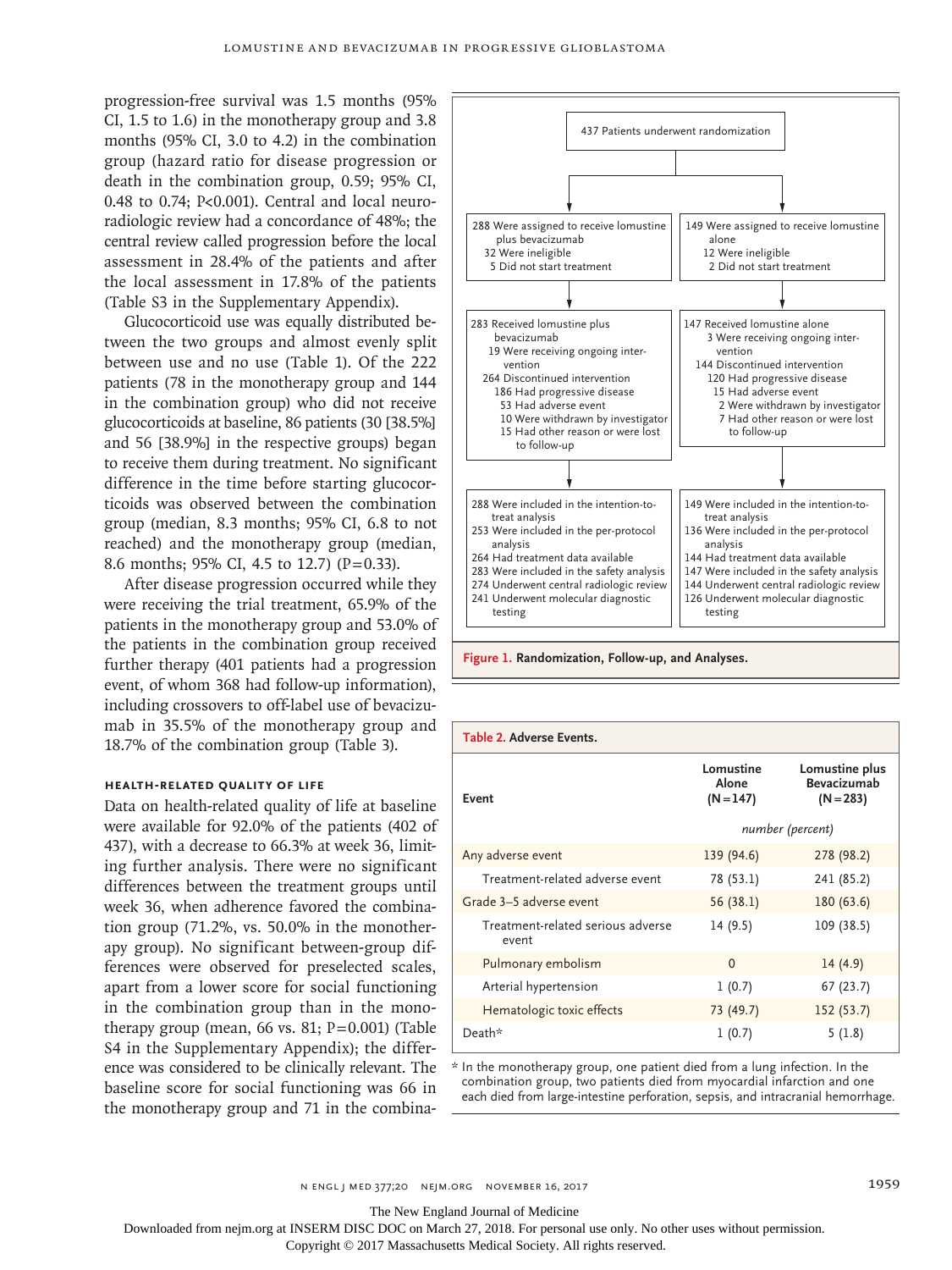

proved social functioning. There were no signifibaseline at weeks 12 and 24, but at week 36, 9 patients in the monotherapy group).

tion group, with patients in the combination scores for global health status and social funcgroup showing stable social functioning and tioning were lower in the combination group patients in the monotherapy group showing im-than in the monotherapy group (mean change, cant differences between the groups in the mean 9.3 for social functioning, with available data change in health-related quality of life from from 35 patients in the combination group and −5.6 vs. 4.6 for global health status and −1.1 vs.

The New England Journal of Medicine

Downloaded from nejm.org at INSERM DISC DOC on March 27, 2018. For personal use only. No other uses without permission.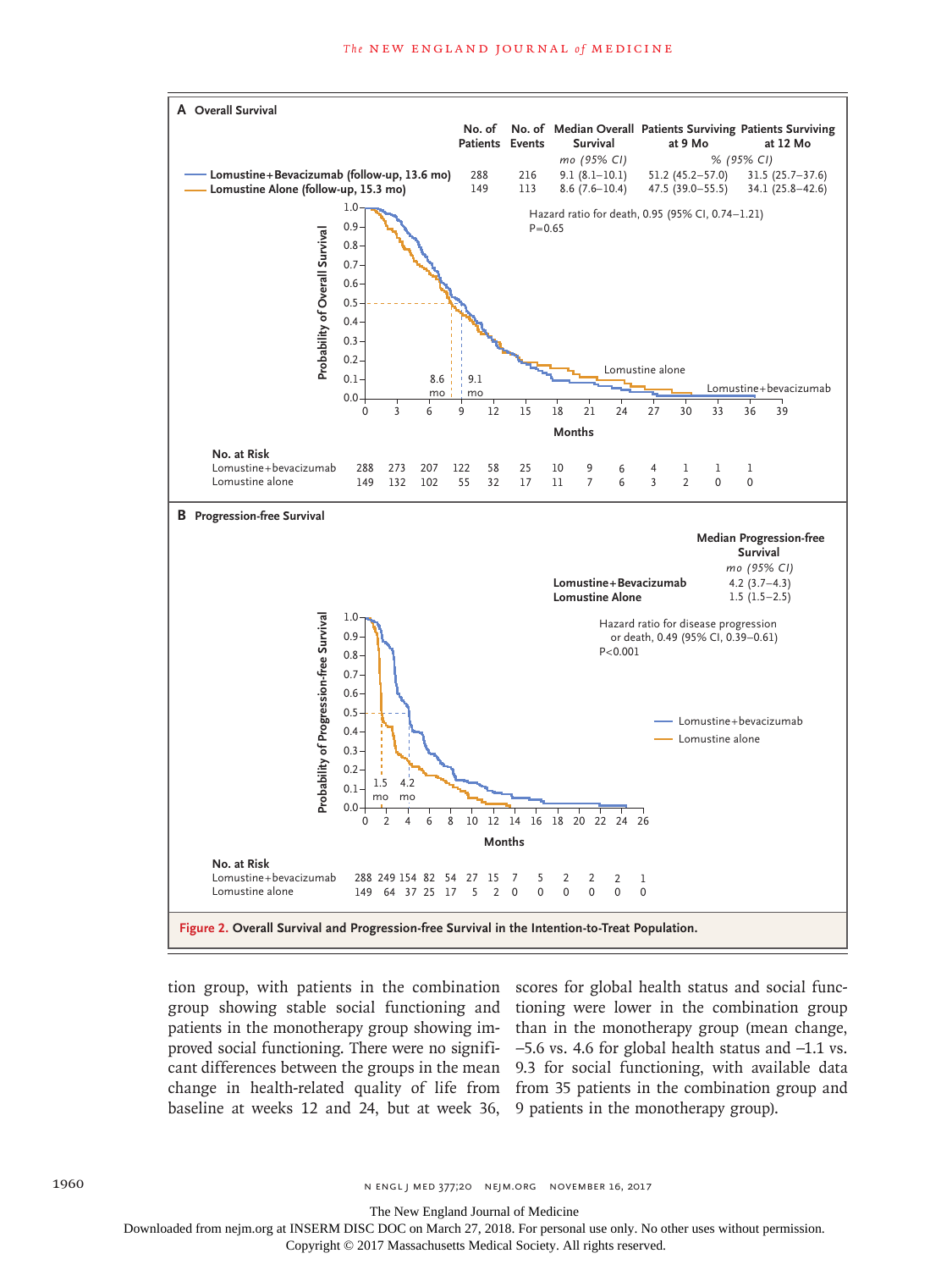If progression was not included as an event, there was no significant difference in time to deterioration in health-related quality of life between the monotherapy group and the combination group (median, 13.0 weeks and 13.1 weeks, respectively;  $P=0.65$ ). This contrasts with deterioration-free survival, which was longer in the combination group than in the monotherapy group (12.4 weeks vs. 6.7 weeks; P<0.001), reflecting the difference in time to progression.

## **Neurocognitive Outcome**

Adherence to the assessment of neurocognitive function was 94.5% at baseline and 61.4% at the third follow-up visit at 36 weeks. Adherence never differed significantly between the treatment groups. The primary analysis compared the six neurocognitive function scores at the last disease assessment before or at the third follow-up visit. Time points of the assessment of neurocognitive function are shown in Table S5 in the Supplementary Appendix. No significant differences were observed at baseline and follow-up between the two trial groups (Fig. S1 in the Supplementary Appendix).

# *MGMT* **Status**

Technically sound *MGMT* results could not be obtained for 97 patients; in 70, no tumor tissue of appropriate quality was available. Of the remaining 270 patients, 124 (45.9%) had *MGMT* promoter hypermethylation. In the population as a whole, *MGMT* promoter methylation was prognostic, with a median progression-free survival of 2.8 months (95% CI, 2.6 to 2.9) among patients with unmethylated promoters (146 patients with 143 events), 5.7 months (95% CI, 4.4 to 6.9) among patients with methylated promoters (124 patients with 103 events), 3.0 months (95% CI, 2.8 to 4.2) among patients with undetermined results (97 patients with 89 events), and 2.9 months (95% CI, 2.7 to 3.5) among patients for whom no material was available (70 patients with 68 events) (Table S6 in the Supplementary Appendix). The hazard ratio for disease progression or death with methylated *MGMT* status as compared with unmethylated *MGMT* status was 0.37 (95% CI, 0.29 to 0.49). *MGMT* status was not predictive of efficacy outcomes with the combination treatment (Table S2B and S2C in the Supplementary Appendix). When data were separated

| Table 3. Therapy after Disease Progression.* |                                   |                                                     |  |  |
|----------------------------------------------|-----------------------------------|-----------------------------------------------------|--|--|
| <b>Treatment</b>                             | Lomustine<br>Alone<br>$(N = 138)$ | Lomustine plus<br><b>Bevacizumab</b><br>$(N = 230)$ |  |  |
|                                              |                                   | number (percent)                                    |  |  |
| Any further treatment                        | 91(65.9)                          | 122 (53.0)                                          |  |  |
| Chemotherapy                                 | 45 (32.6)                         | 88 (38.3)                                           |  |  |
| Bevacizumab                                  | 49 (35.5)                         | 43 (18.7)                                           |  |  |
| Temozolomide                                 | 13(9.4)                           | 40 (17.4)                                           |  |  |
| Targeted therapies                           | 58 (42.0)                         | 54 (23.5)                                           |  |  |
| Repeat radiotherapy                          | 19 (13.8)                         | 22(9.6)                                             |  |  |
| Surgery                                      | 13(9.4)                           | 17(7.4)                                             |  |  |
| Any other therapy                            | 7(5.1)                            | 11(4.8)                                             |  |  |

\* Of 401 patients with documented progression, 368 had follow-up information.

according to treatment and *MGMT* status, progression-free but not overall survival was longer in the combination group than in the monotherapy group, whether the *MGMT* promoter was unmethylated or methylated in tumors (Table S7 in the Supplementary Appendix). Patients with methylated *MGMT* status had a longer median overall survival from the time of randomization than those with unmethylated *MGMT* status: 13.5 months (95% CI, 10.6 to 15.4) versus 8.0 months (95% CI, 5.9 to 8.8) (hazard ratio for death, 0.48; 95% CI, 0.35 to 0.66; P<0.001).

# Discussion

EORTC 26101 provided phase 3 data on the efficacy of bevacizumab in patients with progressive glioblastoma. Adding bevacizumab to lomustine did not confer a survival advantage over lomustine alone but prolonged progression-free survival somewhat. This benefit was consistent across the assessments of the trial, although there were some local and central deviations. EORTC 26101 shows the feasibility of implementing a uniform MRI protocol in an international neuro-oncology trial. The central review deemed progression earlier than the local assessment in 96 patients in the combination group (Table S3 in the Supplementary Appendix).25

There were no unexpected findings from assessments of toxic effects, although absolute numbers were higher and deaths more frequent

The New England Journal of Medicine

Downloaded from nejm.org at INSERM DISC DOC on March 27, 2018. For personal use only. No other uses without permission.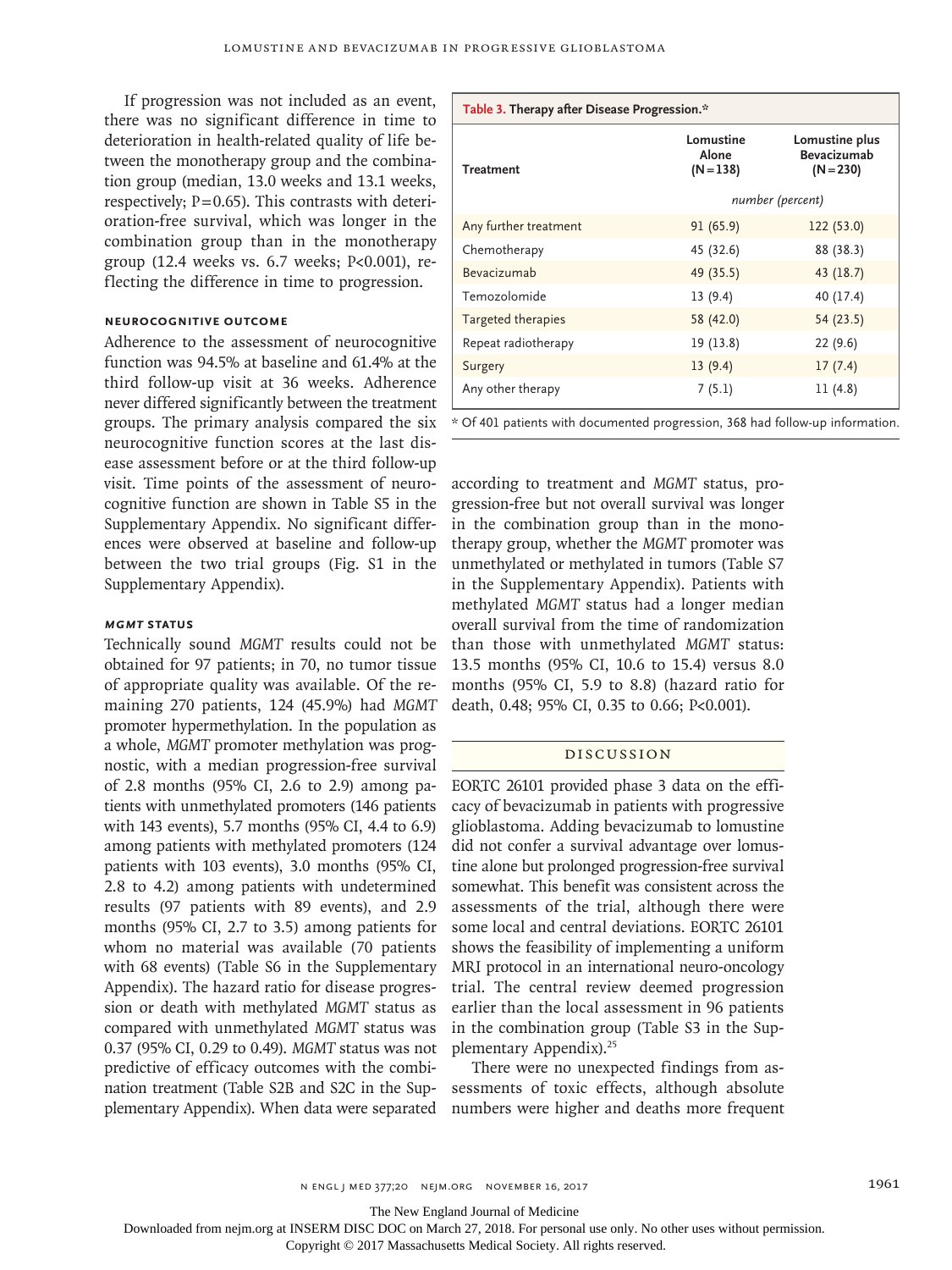in the combination group than in the monotherapy group. Although important given the lack of overall survival benefit, the higher numbers of adverse effects should be assessed relative to the longer treatment period in the combination group (Table 2). In addition to the difference in toxic effects, combination therapy had a negative effect on scores of social functioning and global health status at late time points (Table S4 in the Supplementary Appendix). These results are consistent with findings regarding health-related quality of life in the BELOB trial.<sup>26</sup> The addition of bevacizumab did not improve neurocognitive functioning, although the high performance level at baseline may prevent a systematic improvement. However, the combination of bevacizumab and lomustine also did not lead to poorer neurocognitive function than lomustine alone, although the 36 weeks during which patient adherence was satisfactory might have been too short to observe long-term differences between the groups (Fig. S1 in the Supplementary Appendix).

Although earlier reports from the BRAIN trial (involving patients with recurrent glioblastoma) $1$ and from the Avastin in Glioblastoma trial (involving patients with newly diagnosed glioblastoma)<sup>8</sup> suggested that bevacizumab had glucocorticoid-sparing effects, the addition of bevacizumab in the current trial did not result in reduced use of glucocorticoids. *MGMT* status was not predictive of benefit from the combined therapy.<sup>27</sup> Earlier data suggested that lomustine had little effect on *MGMT* unmethylated glioblastomas, and adding bevacizumab did not alter this conclusion.<sup>6</sup>

EORTC was unable to confirm the conclusion of phase 2 trials that the addition of bevacizumab to lomustine improves survival in patients with progressive glioblastoma. The effect on progression-free survival was not associated with an increase in overall survival, and combination therapy was associated with increased toxicity.

Supported by an unrestricted educational grant from F. Hoffmann–La Roche and by the EORTC Cancer Research Fund.

Dr. Wick reports receiving consulting fees from Merck Sharp & Dohme and Celldex Therapeutics, consulting fees and lecture fees from Bristol-Myers Squibb, grant support and drugs provided for the trial from Roche and Boehringer Ingelheim, and drugs provided for the trial from Apogenix and Pfizer; Dr. Bendszus, receiving grant support from Siemens, Stryker, and Medtronic, consulting fees from Vascular Dynamics, Boehringer Ingelheim, and B. Braun, lecture fees from Teva, grant support and lecture fees from Novartis and Bayer, and grant support, consulting fees, and lecture fees from Codman Neuro and Guerbet; Dr. Taphoorn, receiving consulting fees from F. Hoffmann–La Roche; Dr. Sahm, receiving travel support from Agilent, Illumina, and Roche; Dr. Idbaih, receiving advisory board fees and travel support from F. Hoffmann–La Roche, grant support and travel support from CarThera, advisory board fees from Bristol-Myers Squibb, lecture fees from Cipla, and grant support from Intsel Chimos; Dr. Clement, receiving grant support from AstraZeneca and advisory board fees from Vifor Pharma, LEO Pharma, and Bristol-Myers Squibb, all paid to his institution; Dr. Stupp, receiving travel support from Novocure, receiving advisory board fees from AbbVie, Novartis, Merck (Darmstadt), Merck Sharp & Dohme, Roche, and Celgene, all paid to his institution, and his spouse being a full-time employee of Celgene; Dr. Le Rhun, receiving grant support and lecture fees from Mundipharma and lecture fees from Novartis; Dr. Weller, receiving grant support from Piqur Therapeutics, Acceleron Pharma, Acetlion, Bayer, and Isarna Therapeutics, grant support and advisory board fees from Roche, lecture fees from Merck Sharp & Dohme, grant support and consulting fees from Merck (Darmstadt), grant support and lecture fees from Novocure and AbbVie, consulting fees from Tocagen, Immunocelluar Therapeutics, and Celldex Therapeutics, and lecture fees and advisory board fees from Bristol-Myers Squibb; Dr. Klein, receiving consulting fees from Roche; and Dr. van den Bent, receiving grant support and consulting fees from AbbVie and consulting fees from Merck Sharp & Dohme, Celldex Therapeutics, Novartis, and Bristol-Myers Squibb. No other potential conflict of interest relevant to this article was reported.

Disclosure forms provided by the authors are available with the full text of this article at NEJM.org.

We thank all patients, their relatives, and the local and central trial teams.

#### **Appendix**

The New England Journal of Medicine

Downloaded from nejm.org at INSERM DISC DOC on March 27, 2018. For personal use only. No other uses without permission.

The authors' affiliations are as follows: the University Medical Center and German Cancer Research Center, Heidelberg, Germany (W.W., M.B., F.S., I.H., A.D., M.P.); the European Organization for Research and Treatment of Cancer, Brussels (T.G., V.G.), and Leuven Cancer Institute–KU Leuven, Leuven (P.M.C.) — both in Belgium; Haaglanden Medical Center, The Hague (M.T.), Erasmus MC Cancer Institute, Rotterdam (W.T., J.C.B., M.J.B.), and VU University Medical Center, Amsterdam (M.K.) — all in the Netherlands; the Medical Oncology Department, Azienda Unità Sanitaria Locale di Bologna–IRCCS Istituto delle Scienze Neurologiche, Bologna, Italy (A.A.B.); Institut Gustave Roussy, Villejuif (J.D.), Assistance Publique–Hôpitaux de Paris, Hôpitaux Universitaires La Pitié Salpêtrière– Charles Foix, Service de Neurologie 2–Mazarin, INSERM Unité 1127, Centre National de la Recherche Scientifique Unité Mixte de Recherche (UMR) 7225, Sorbonne Universités, University Pierre and Marie Curie 06 UMR S1127, and Institut du Cerveau et de la Moelle Épinière, Paris (A.I.), Institut de Cancerologie de l'Ouest–Centre Rene Gauducheau, Saint-Herblain (M.C.), Institut Régional du Cancer Montpellier, Montpellier (M.F.), and Centre Hospitalier Régional Universitaire de Lille, Lille (E.L.R., F.D.) — all in France; and the Departments of Oncology and Neurology, University Hospital and University of Zurich, Zurich, Switzerland (R.S., M.W.).